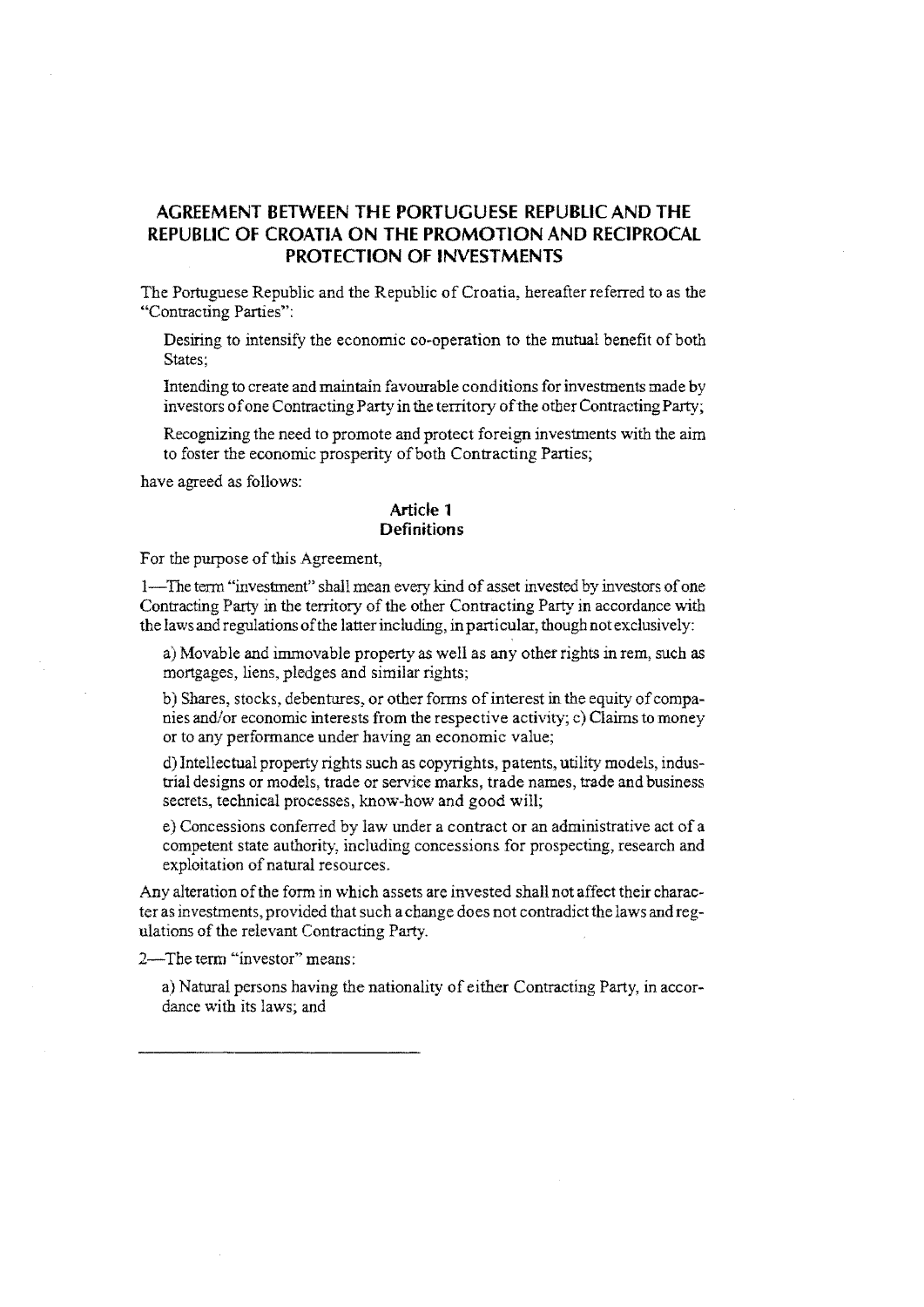b) Legal persons, including corporations, conunercial companies or other companies or associations, which have a main office in the territory of either Contracting Party and are incorporated or constituted in accordance with the law of that Contracting Party.

3-The term "return" shall mean the amounts yielded by investments, over a given period, in particular, though not exclusively, shall include profits, dividends, interests, royalties or other forms of income related to the investments including technical assistance fees.

In cases where the returns of investment, as defined above, are reinvested, the income resulting from the reinvestment shall also be considered as income related to the first investments.

4--The term "territory" means the territory of either of the Contracting Parties, as well as those maritime areas, including the seabed and subsoil adjacent to the outer limit of the territorial sea of the above territory, over which the Contracting Party concerned exercises, in accordance with international law, sovereignty, sovereign rights or jurisdiction.

# Article 2 Promotion and protection of investments

I-Each Contracting Party shall promote and encourage, as far as possible, within its territory investments made by investors of the other Contracting Party and shall admit such investments into its territory in accordance with its laws and regulations. It shall in any case accord such investments fair and equitable treatment.

2-Investments made by investors of either Contracting Party shall enjoy full protection and security in the territory of the other Contracting Party.

3-When a Contracting Party shall have admitted an investment in its territory, it shall grant in accordance with its laws and regulations the necessary pennits in connection with such an investment and with the carrying out of licencing agreements and contracts for technical, commercial or administrative assistance. Each Contracting Party shall, whenever needed, endeavour to issue the necessary authorizations concerning the activities of consultants and other qualified personnel with the nationality of third States.

4--Neither Contracting Party shall in any way impair by unreasonable arbitrary or discriminatory measures the management, use, enjoyment or disposal of investments in its territory of investors of the other Contracting Party.

# Article 3 National and most favoured nation treatment

I-Investments made by investors of one Contracting Party in the territory of the other Contracting Party, as also the returns therefrom, shall be accorded treatment which is fair and equitable and not less favourable than the latter Contracting Party accords to the investments and returns of its own investors or to investors of any third State.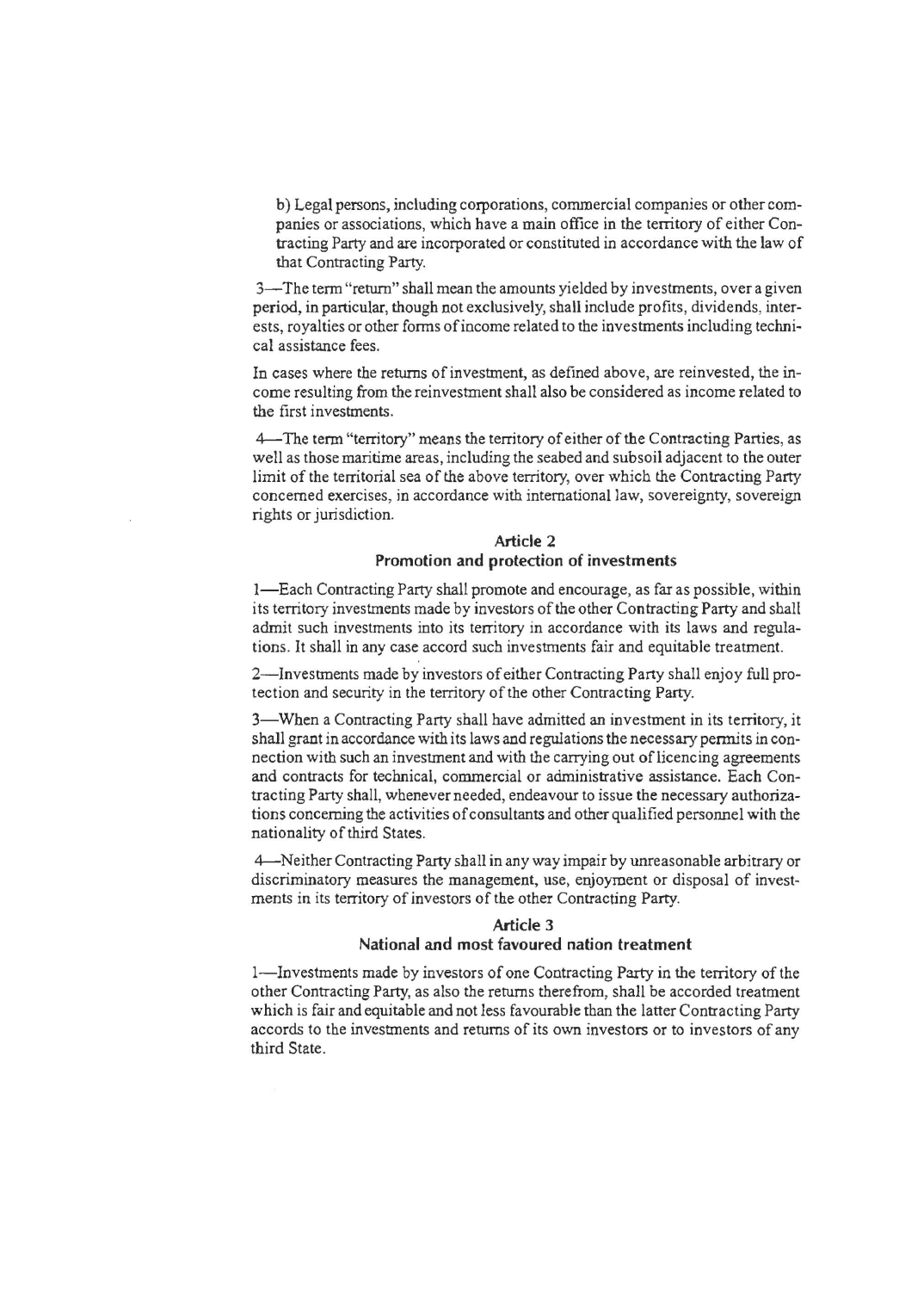2-Investors of one Contracting Party shall be accorded by the other Contracting Party, as regards the management, maintenance, use, enjoyment or disposal of their investments, treatment which is fair and equitable and not less favourable that the latter Contracting Party accords its own investors orto investors of any third State.

3-The provisions of this article shall not be construed so as to oblige one Contracting Party to extend to the investors of the other Contracting Party the benefit of any treatment, preference or privilege which may be extended by the former Contracting Party by virtue of:

a) Any existing or future free trade area, customs union, common market or other similar international agreements including other forms of regional economic cooperation to which either of the Contracting Parties is or may become a Party, and

b) Any international agreement relating wholly or mainly to taxation.

# **Article 4 Expropriation**

I-Investments made by investors of either Contracting Party in the territory of the other Contracting Party shall not be expropriated, nationalised or subject to any other measure with effects equivalent to expropriation or nationalisation (hereinafter referred to as expropriation) unless the measures are taken in the public interest, on a non-discriminatory basis and under one process oflaw and provided that provisions be made for effective adequate and prompt compensation.

2-Such compensation shall amount to the market value of the expropriated investments immediately before the expropriation became publicly known. The amount of compensation shall be settled in a convertible and freely transferable currency and paid without delay, in a maximum period of three months, counted from the day of the submission of the relevant request and shall include the usual commercial interest from the date of expropriation to the date of payment and shall have been made in an appropriate manner.

3-The investor whose investments are expropriated, shall have the right under the law of expropriating Contracting Party the prompt review by a judicial or other competent authority of that Contracting Party of his or its case and of valuation of his or its investments in accordance with the principles set out in this article.

# **Article** 5 **Compensation for losses**

Investors of either Contracting Party whose investments suffer losses in the territory of the other Contracting Party owing to war or armed conflict, a state of national emergency or other events considered as such by international law, shall be accorded treatment no less favourable by the latter Contracting Party than that Contracting Party accords to the investments of its own investors, or to the investments of investors of any third State, whichever is more favourable, as regards restitution, indernni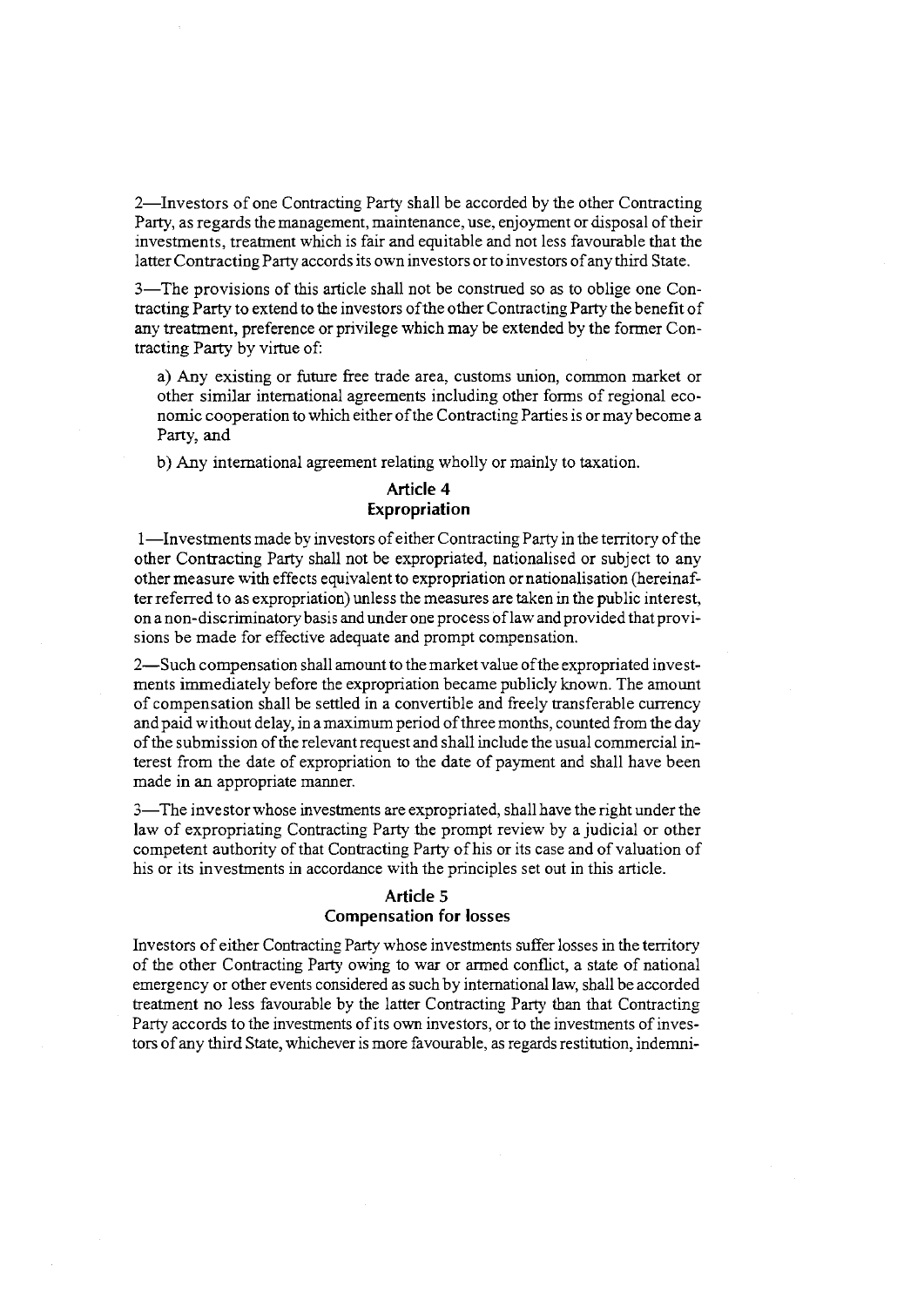fication, compensation or other valuable consideration. Any payment made under this article shall be, without delay, freely transferable in convertible currency.

#### **Article 6 Transfers**

I-Pursuant to its own legislation, each Contracting Party shall guarantee investors of the other Contracting Party the free transfer of sums related to their investments, in particular, though not exclusively:

a) Capital and additional amounts necessary to maintain or increase the investments;

b) The returns defined in paragraph 2, article 1 of this Agreement;

c) Funds in service, repayment and amortisation of loans, recognized by both Contracting Parties to be an investment;

d) The proceeds obtained from the total or partial sale or liquidation of the investment;

e) Any compensation or other payment referred to in articles 4 and 5 of this Agreement;

f) Any preliminary payments that may be made in the name of the investor in accordance with article 7 of this Agreement; or

g) The earnings of nationals of one of the Contracting Parties who are allowed to work in connection with an investment in the territory of the other Contracting Party.

2-The transfers referred to in this article shall be made without restriction or delay at the prevailing exchange rate applicable on the date of the transfer in convertible currency.

#### **Article** 7 **Subrogation**

If either Contracting Party or its designated agency makes any payment to one of its investors as a result of a guarantee in respect of an investment made in the territory of the other Contracting Party, the former Contracting Party shall be subrogated to the rights and shares of this investor as well as the obligations, and may exercise them according to the same terms and conditions as the original holder.

#### **Article** 8

#### **Settlement of disputes between the Contracting Parties**

I-Disputes between the Contracting Parties concerning the interpretation and application of this Agreement should, as far as possible, be settled by negotiations through diplomatic channels.

2-Ifthe Contracting Parties fail to reach such settlement within six months after the begining of negotiations, the dispute shall, upon the request of either Con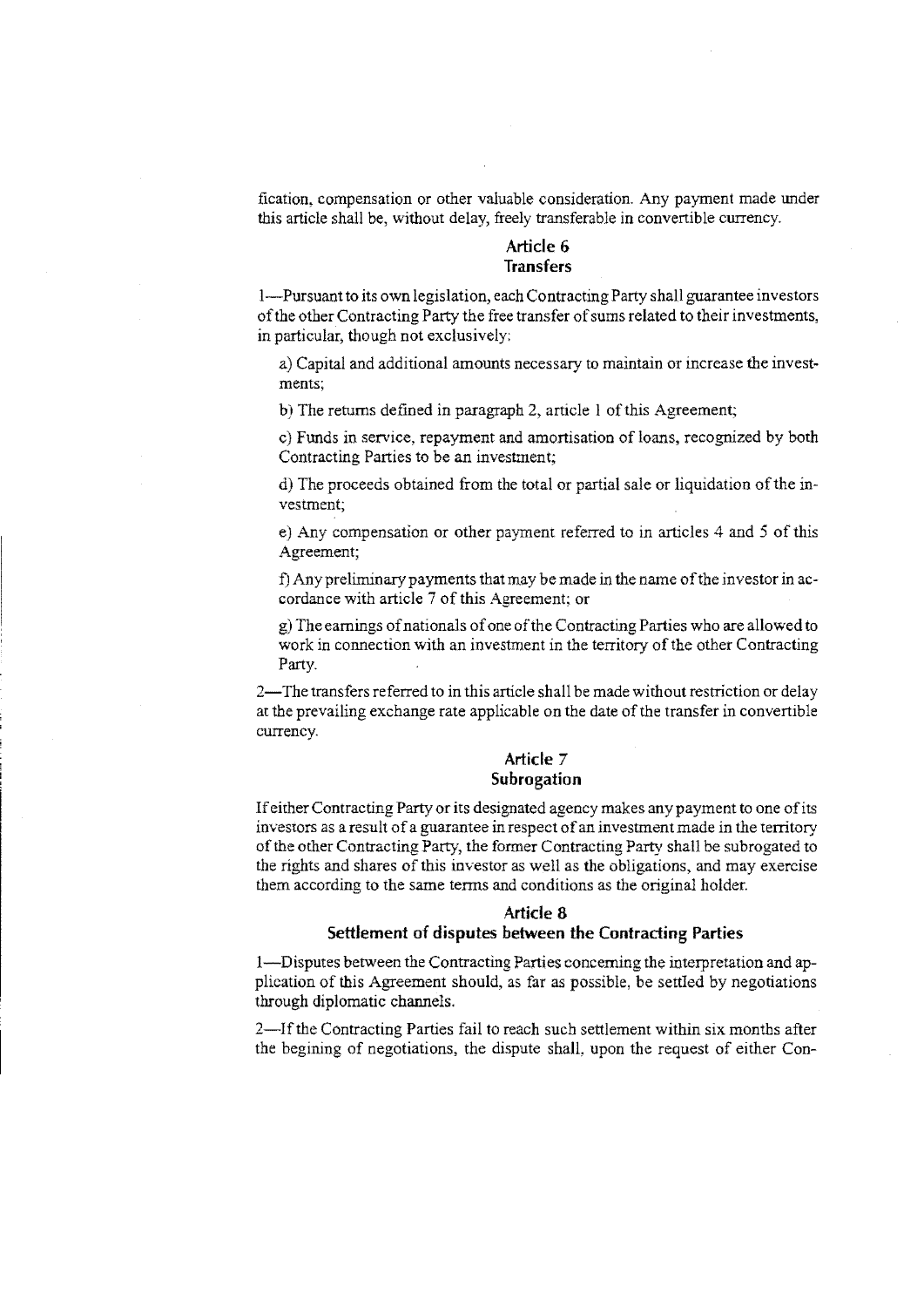tracting Party, be submitted to an arbitral tribunal, in accordance with the provisions of this article.

3-The arbitral tribunal shall be constituted ad hoc, as follows: each of the Contracting Parties shall appoint one member and these two members shall propose a national of a third State as chairman to be appointed by the two Contracting Parties. The members shall be appointed within two months and the chairman shall be appointed within three months from the date on which either Contracting Party notifies the other Contracting Party that it wishes to submit the dispute to an arbitral tribunal.

4-Ifthe deadlines specified in paragraph 3 of this article are not complied with, either Contracting Party may, in the absence of any other agreement, invite the President of the International Court of Justice to make the necessary appointments. If the President is prevented from doing so, or is a national of either Contracting Party, the Vice-President shall be invited to make the necessary appointments.

If the Vice-President is also a national of either Contracting Party or if he is prevented from making the appointments for any other reason, the appointments shall be made by the member of the Court who is next in seniority and who is nota national of either Contracting Party.

5-The chairman of the arbitral tribunal shall be a national of a third State with which both Contracting Parties maintain diplomatic relations.

6--The arbitral tribunal shall rule according to majority vote. The decisions of the tribunal shall be final and binding on both Contracting Parties. Each Contracting Party shall be responsible for the costs of its own member and of its representatives at the arbitral proceedings. Both Contracting Parties shall assume an equal share of the expenses incurred by the chairman, as well as any other expenses. The tribunal may make a different decision regarding costs. In all other respects, the tribunal court shall define its own rules of procedure.

#### **Article 9**

# **Settlement of disputes between a Contracting Party and an investor of the other Contracting Party**

I-Any dispute which may arise between one Contracting Party and an investor of the other Contracting Party concerning an investment of that investor in the territory of the former Contracting Party shall be settled amicably through negotiations.

2-Ifsuch dispute cannot be settled within a period of six months from the date of request for settlement, the investor concerned may submit the dispute to:

a) The competent court of the Contracting Party in which territory the investment was made for decision; or

b) The International Center for the Settlement of Investments Disputes (ICSID) through conciliation or arbitration, established under the Convention on the Settlement of Investments Disputes between States and Nationals of other States, opened for signature in Washington D. C., on March 18, 1965.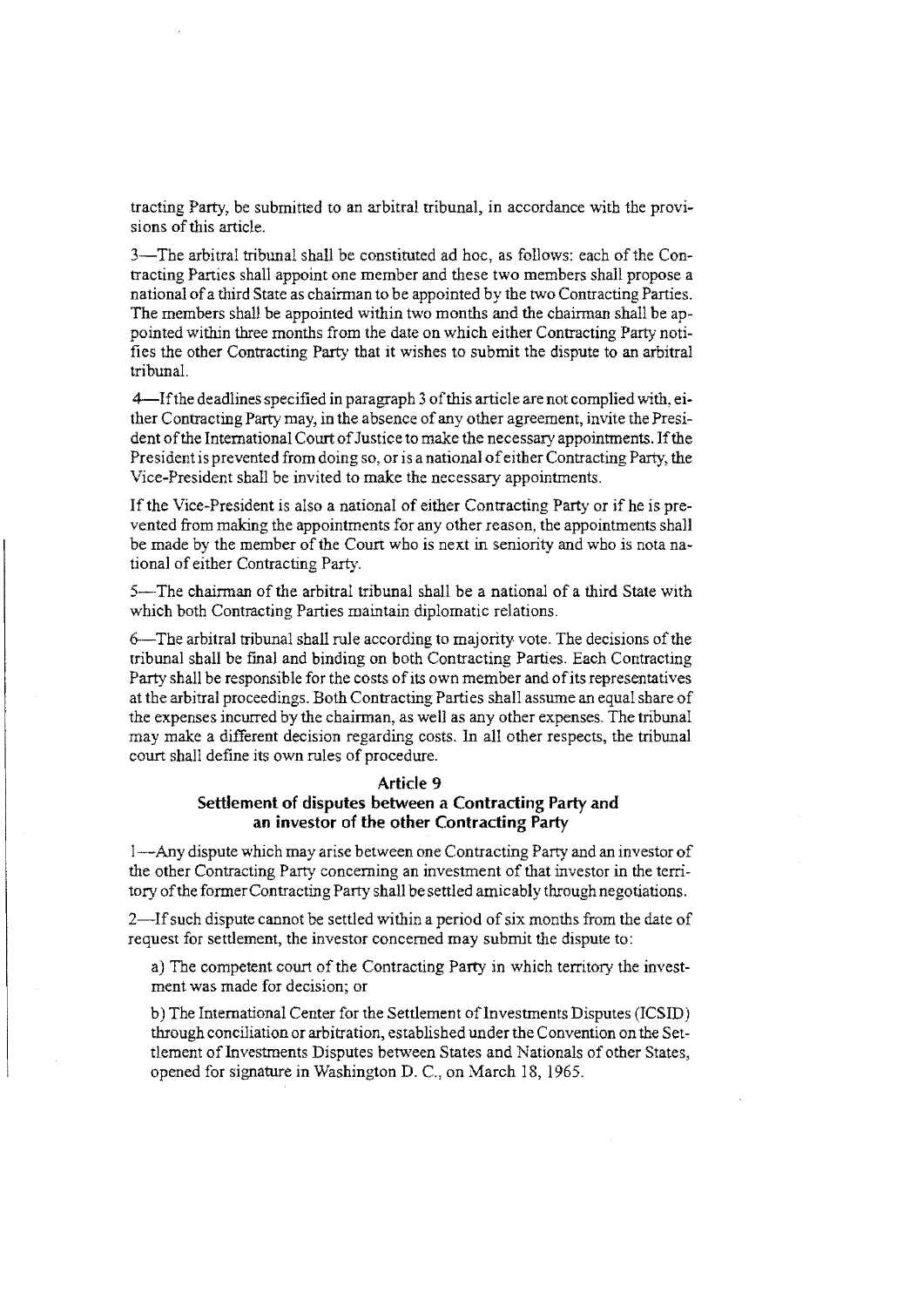3-N either Contracting Party shall pursue through diplomatic channels any matter referred to arbitration until the proceedings have terminated and a Contracting Party has failed to abide by or to comply with the award rendered by the competent court of the Contracting Party in which territory the investment was made or by the International Center for the Settlement of Investrnents Disputes.

4--The award shall be enforceable on the parties and shall not be subject to anyappeal or remedy other than that provided for in the said Convention. The award shall be enforceable in accordance with the domestic law of the Contracting Party in whose territory the investment in question is situated.

### **Article 10 Application of other rules**

If the provisions of law of either Contracting Party or obligations under international law existing at present or established hereafter between the Contracting Parties in addition to this Agreement contain a regulation, whether general or specific, entitling investments made by investors of the other Contracting Party to a treatment more favourable than is provided for by this Agreement, such provisions shall, to the extend that they are more favourable, prevail over this Agreement.

# **Article 11 Application of the Agreement**

This Agreement shall apply to all investments, made by investors from one of the Contracting Parties in the territory of the other Contracting Party in accordance with the respective legal provisions, prior to as well as after its entry into force, but shall not apply to any dispute concerning investments which has arisen before its entry into force.

### **Article 12 Consultations**

Representatives of the Contracting Parties shall, whenever necessary, hold consultations on any matter affecting the implementation of this Agreement. These consultations shall be held on the proposal of one of the Contracting Parties at a place and a time to be agreed upon through diplomatic channels.

# **Article 13 Entry into force and duration**

1—This Agreement shall enter into force thirty days after the latter date on which either Contracting Party notifies the other Contracting Party that its internal constitutional and legal requirements for the entry into force of this Agreement have been fulfilled.

2—This Agreement shall remain in force fora period of ten years and shall continue in force thereafter unless, twelve months before its expiration or any subsequent five-year period, either Contracting Party notifies the other in writing of its intention to terminate the Agreement.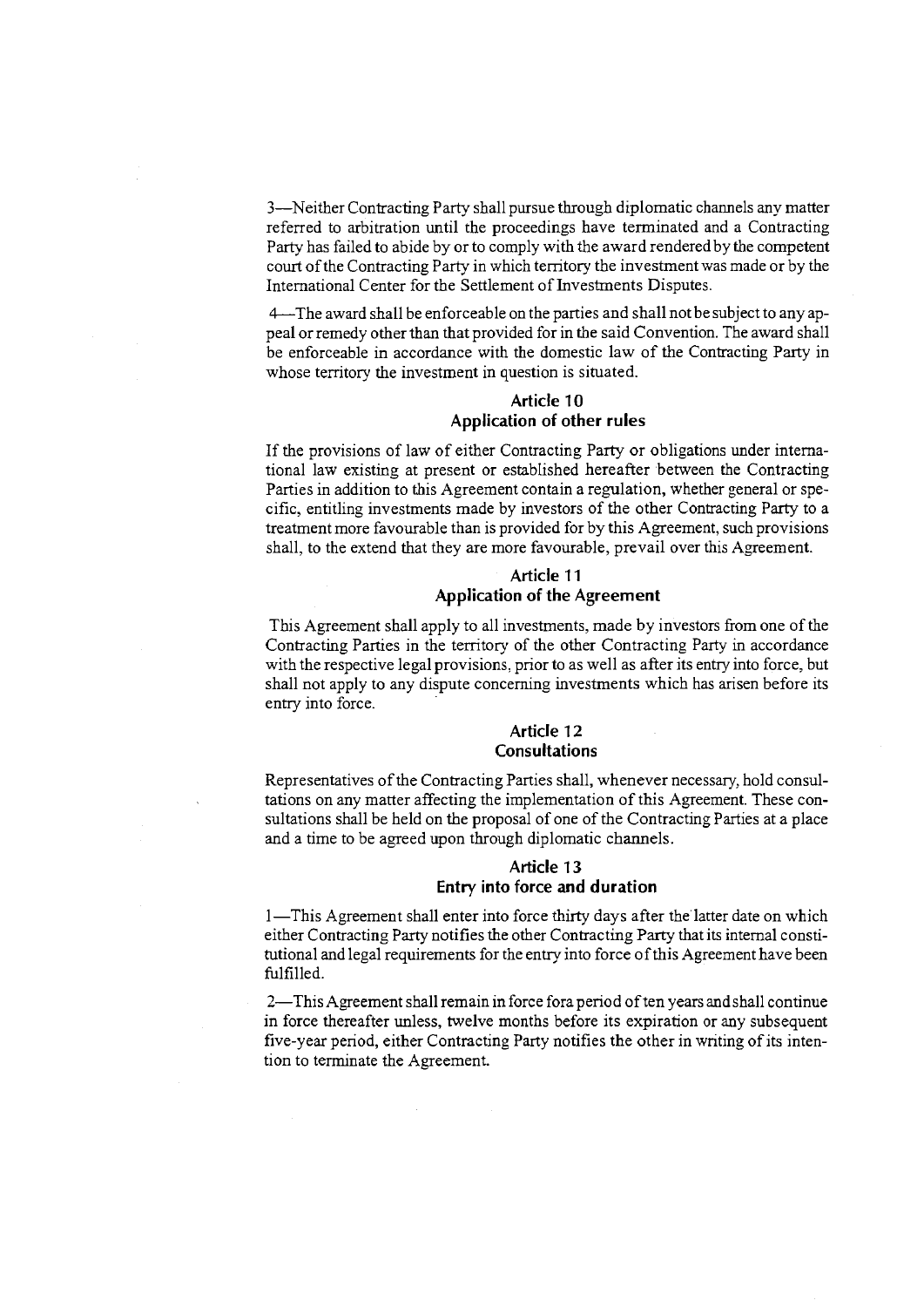3-1n respect of investments made prior to the date of termination of this Agreement the provisions of articles 1 to 12 shall remain in force fora further period often years from the date of termination of this Agreement.

In witness whereof, the undersigned representatives, duly authorized thereto, have signed the present Agreement.

Done in Lisbon this 10 day of May 1995 in two originals in Portuguese, Croatian and English languages, all texts being equally authentic. In case of any divergence of interpretation, the English text shall prevail.

For the Portuguese Republic:

For the Republic of Croatia:

 $\mu$ . Qui

### **PROTOCOL**

On the occasion of the signing of the Agreement between the Portuguese Republic and the Republic of Croatia on the Promotion and Reciprocal Protection of the Investments, the undersigned duly authorized to this effect, have agreed also on the following provisions, which constitute an integral part of the said Agreement:

I-With reference to article 2 of this Agreement:

The provisions of article 2 of this Agreement should be applicable when investors of one of the Contracting Parties are already established in the territory of the other Contracting Party and wish to extend their activities or to carry out activities in other sectors.

Such investments shall be considered as new ones and, to that extend, shall be made in accordance with the rules on the admission of investments, according to article 2 of this Agreement.

2-With reference to article 3 of this Agreement:

The Contracting Parties consider that provisions of article 3 of this Agreement shall be without prejudice to the right of either Contracting Party to apply the relevant provisions of their tax law which distinguish between tax-payers who are not in the same situation with regard to their place of residence or with regard to the place where their capital is invested.